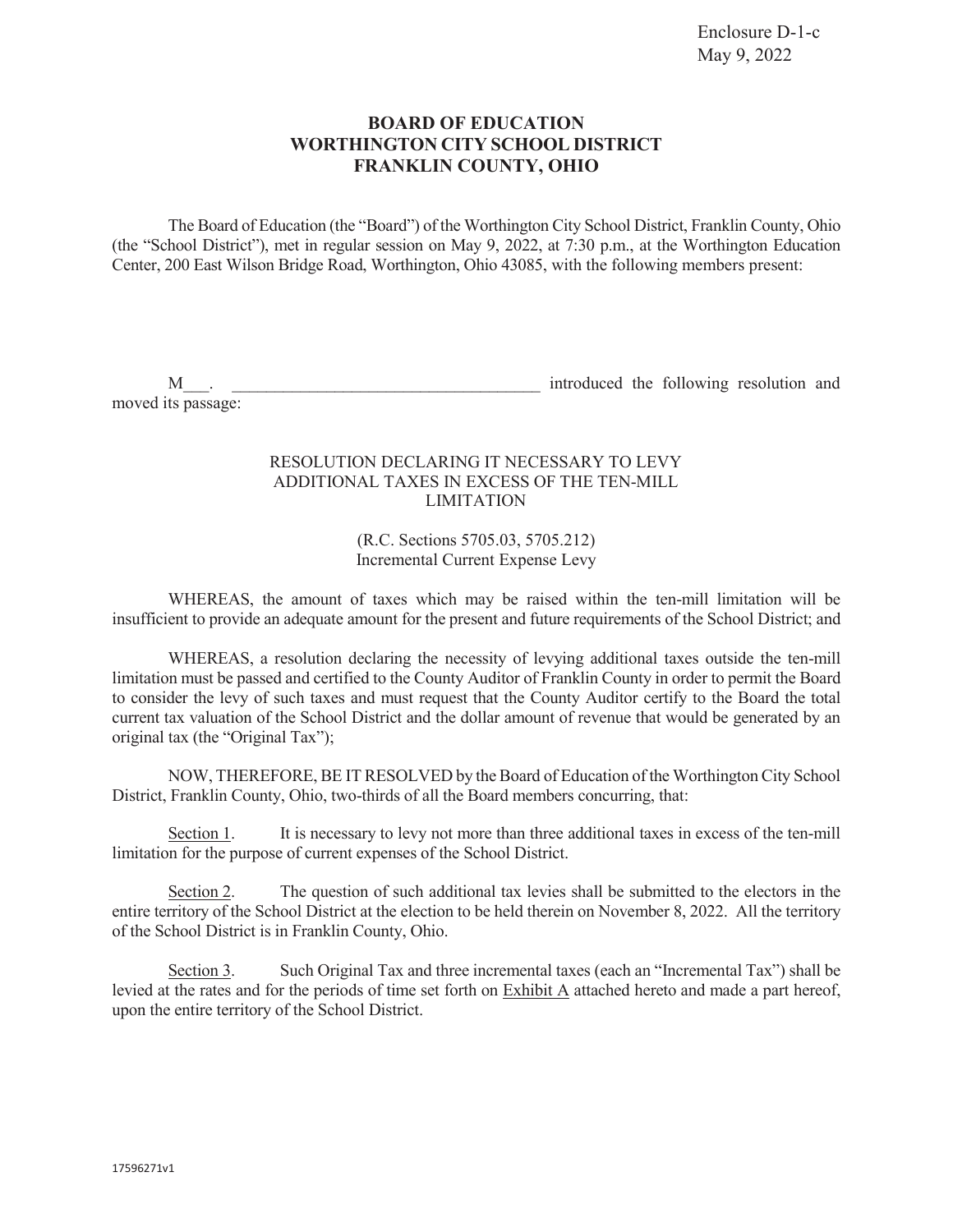Section 4. Such Original Tax and Incremental Taxes shall be placed upon the tax list and duplicate for the tax years set forth on  $\overline{\text{Exhibit A}}$  attached hereto, if a majority of the electors voting thereon vote in favor thereof, and the last year in which the Original Tax is in effect shall also be the last year in which each Incremental Tax shall be in effect.

Section 5. The Treasurer of this Board is hereby authorized and directed to certify a copy of this resolution to the County Auditor of Franklin County, Ohio with instructions to the County Auditor of Franklin County, Ohio to certify to this Board the total current tax valuation of the School District and the dollar amount of revenue that would be generated by the Original Tax if approved by the voters of the School District.

Section 6. It is hereby found and determined that all formal actions of this Board concerning and relating to the passage of this resolution were taken in an open meeting of this Board, and that all deliberations of this Board and of any of its committees that resulted in such formal action were in meetings open to the public, in compliance with all legal requirements, including R.C. Section 121.22.

M<sub>c</sub> and the motion and, after discussion, a roll call vote was taken and the results were:

Ayes:

Nays:

The resolution passed.

Passed: May 9, 2022 BOARD OF EDUCATION WORTHINGTON CITY SCHOOL DISTRICT FRANKLIN COUNTY, OHIO

Attest:

Treasurer President

## **CERTIFICATE**

 The undersigned Treasurer of the Board of Education of the Worthington City School District, Franklin County, Ohio, hereby certifies that the foregoing is a true copy of a resolution duly passed by the Board of Education of said School District on May 9, 2022, and that a true copy was certified to the County Auditor of Franklin County, Ohio.

> Treasurer, Board of Education Worthington City School District Franklin County, Ohio